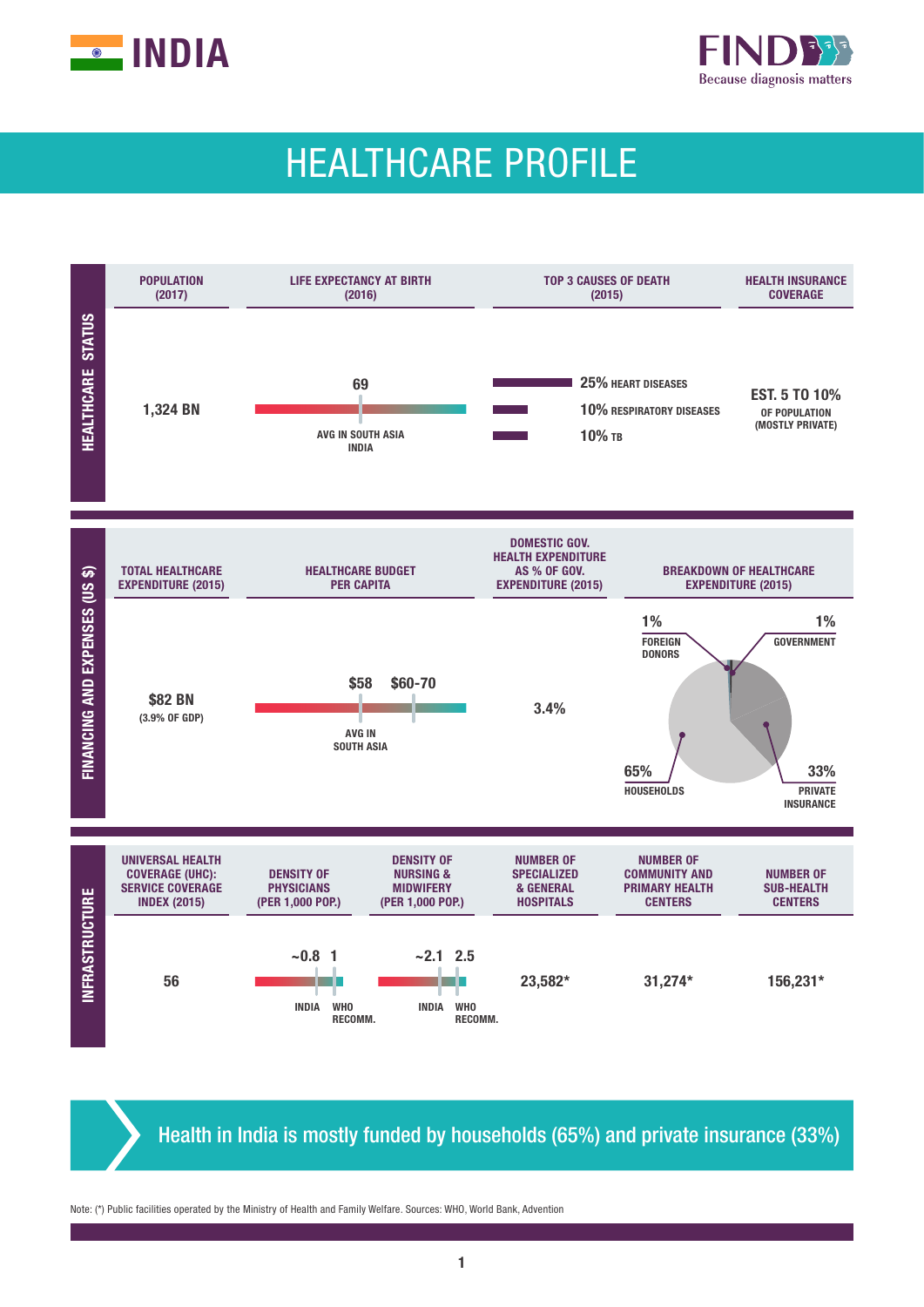

## HEALTHCARE INFRASTRUCTURE



## **COMMENTS**

## The majority of healthcare in India is provided by the private sector

- 79% of urban and 72% of rural healthcare was provided by the private sector in 2014, with 80K private hospitals or clinics of all sizes in 2011 (+4.4% CAGR 2001-11)
- Private healthcare regulation remains limited and varies by state, with varying requirements for certification of physicians, nurses and other staff. Some private healthcare providers evade regulation and practice with very limited or no certifications, in particular in rural regions

### Hospitals (public and private):

• Hospitals are not aimed at primary care – severe febrile cases presenting can be diagnosed and managed for multiple pathogens in most hospitals

### Community Health Center:

- 30 to 100 beds for inpatient treatment, aimed mainly at triage of severe diseases
- Diagnostic of febrile illnesses and treatment for common pathogens

### Primary Health Center:

• Small facility (1-3 Physicians, 3-7 Nurses) for outpatient diagnosis of febrile illnesses and treatment of common pathogens

### Sub-Health Center:

• Non-physician facility staffed by nurses or senior CHWs which provides routine testing and diagnosis of febrile illnesses and treatment of common pathogens

#### CHW programmes:

• Community members (ASHA) with basic medical training who visit underserved slums or villages and can provide basic diagnosis and treatment for key pathogens

#### Outreach programmes:

• Community-driven organizations aiming to educate atrisk persons and reduce risk behaviors, including reporting persons with medical danger signs to CHWs



## The Indian public healthcare infrastructure includes multiple primary care levels both in urban and rural areas

Notes: (\*) Ministry of Health and Family Welfare; (\*\*) Certain hospitals and a small share of lower-level institutions are co-managed by other administrations, including the Ministry of Defence and the Ministry of Railways. Sources: Ministry of Health and Family Welfare, Advention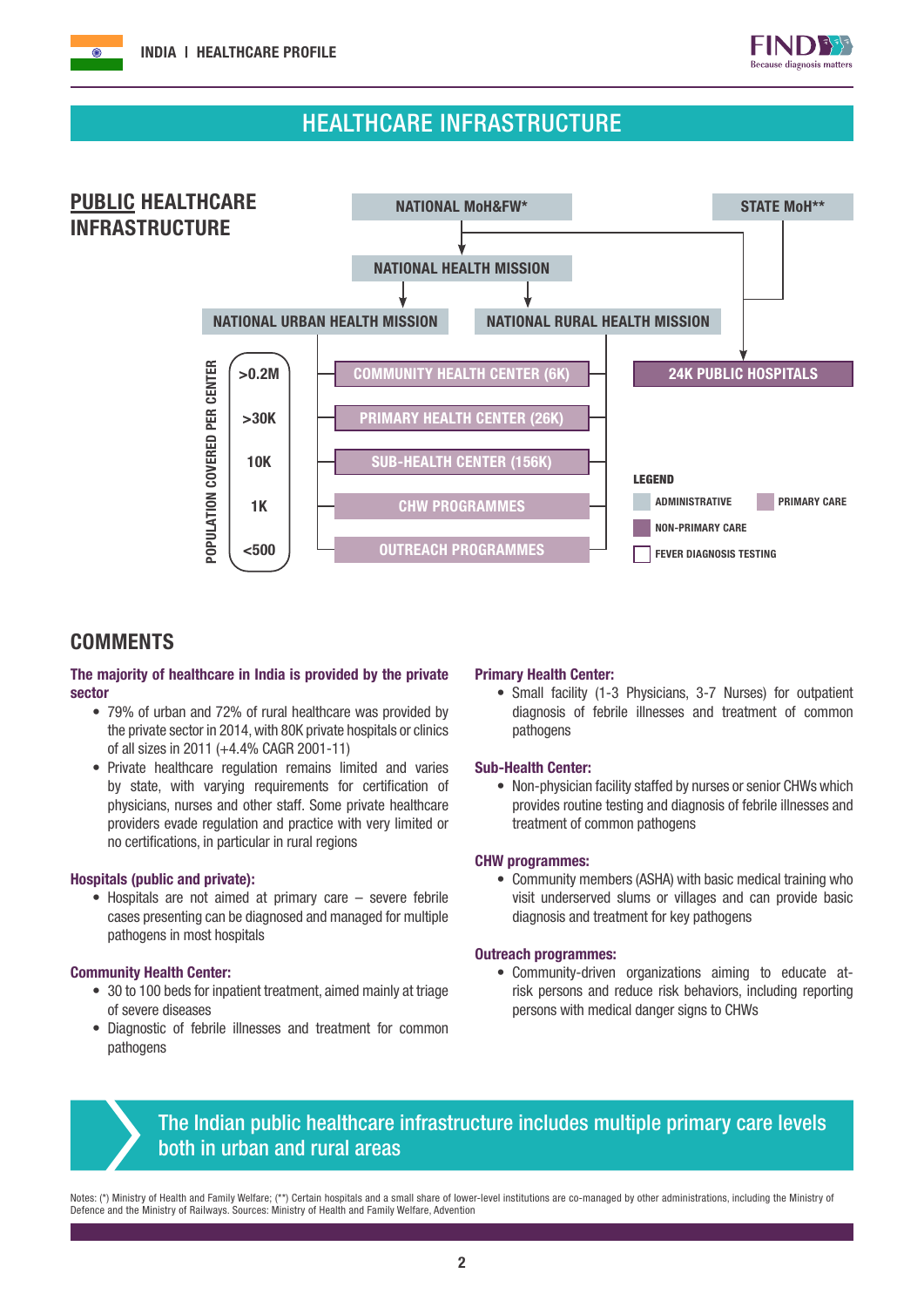



## FOCUS ON THE INDIAN PRIVATE SECTOR

|                                                                              | <b>CARE PROVIDED FOR</b><br><b>FEBRILE ILLNESSES</b>                                                | <b>SHARE OF</b><br><b>PATIENTS TESTED</b> | <b>TESTS USED</b>                              |
|------------------------------------------------------------------------------|-----------------------------------------------------------------------------------------------------|-------------------------------------------|------------------------------------------------|
| <b>LARGE HOSPITALS</b><br>$(>200$ BEDS)                                      | Diagnosis and treatment for all cases,<br>including emergencies                                     | Low                                       | Total blood count and/or malaria<br>microscopy |
| <b>SMALL HOSPITALS</b><br>$(<$ 200 BEDS)                                     | Diagnosis and treatment for all cases,<br>including emergencies                                     | Low                                       | Mainly sent to a partner laboratory            |
| <b>INDEPENDENT</b><br><b>GPs AND</b><br><b>PHYSICIAN CLINICS</b>             | Diagnosis of all cases, in some cases<br>emergency treatment for severe fevers<br>awaiting transfer | <b>Very Low</b>                           | Mainly referred to partner laboratory          |
| <b>PHARMACIES AND</b><br><b>DISPENSARIES</b>                                 | Treatment for non-severe out-patient<br>cases                                                       | <b>Nil</b>                                | No testing                                     |
| <b>LABORATORIES</b>                                                          | Only sample collection from patients<br>and testing for other facilities                            | All                                       | Total blood count and/or malaria<br>microscopy |
| <b>INFORMAL AND</b><br>TRADITIONAL<br><b>HEALTHCARE</b><br><b>PROVIDERS*</b> | Diagnosis and treatment for non-severe<br>out-patient cases                                         | <b>Nil</b>                                | No testing                                     |

## **COMMENTS**

A significant share of practitioners in all types of private institutions rely on clinical diagnosis to prescribe treatment, even when they have access to diagnostic tests.

Out-patient services and diagnostics are almost always excluded from insurance, and represent an out-of-pocket expense for all patients, which may reduce desire for confirmatory diagnostic tests.

Pharmacies do not provide diagnoses, but many patients selfmedicate for febrile illnesses, usually with artimisinin-based combination therapy (ACT) or antibiotics.

Informal health providers do not use recognized medical tests, and rely exclusively on clinical diagnosis or traditional or non-medical tests.

A survey of private practitioners in a large city observed less than 5% testing for malaria, including by microscopy.

In rural areas the share of patients tested is perceived to be lower than in urban settings, and significantly lower than in large cities.

Some overlap may exist between categories, such as pharmacies that act as informal healthcare providers in rural settings for patients seeking to self-medicate.

Laboratories provide kick-backs to physicians or hospitals based on revenue generated.

## Testing for febrile illnesses is limited in the private sector, and is rarely performed using RDTs

Note: (\*) including AYUSH (Ayurveda, Yoga & Naturopathy, Unani, Siddha, Sowa Rigpa and Homoepathy) practitioners and persons without a medical qualification. Sources: Ministry of Health and Family Welfare, interviews, Advention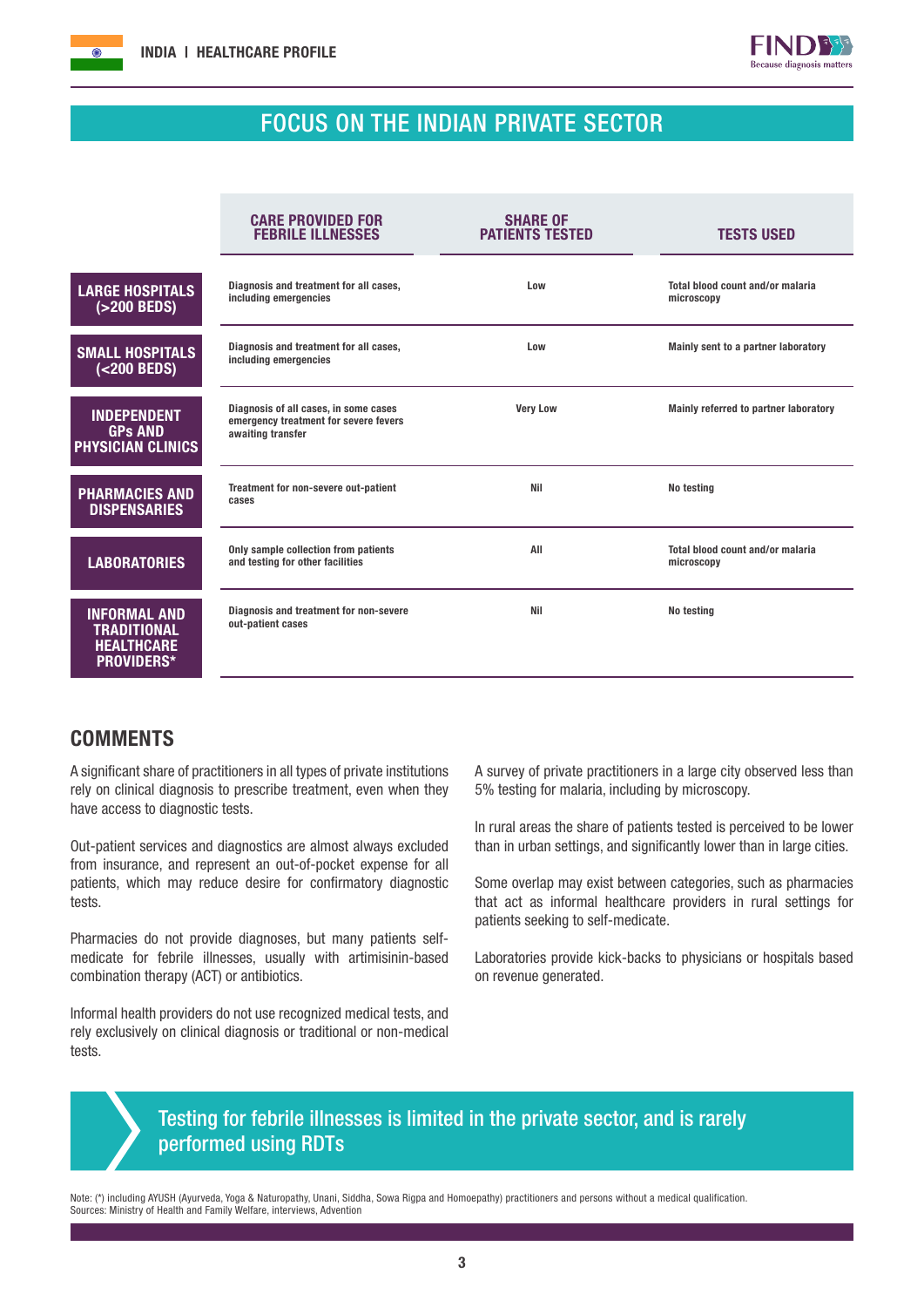

## MALARIA DIAGNOSIS PROVIDERS' BUSINESS MODEL

Despite significant government support and subsidies aiming to provide universal outpatient care, **public facilities are** strongly constrained with regards to the availability of staff, of equipment and of medicines

- Due to a lack of qualified personnel, many public facilities are under-staffed or lacking key staff members such as physicians or pharmacologists, limiting their opening hours and the number of patients that can be seen concurrently
- Equipment is often limited in variety and depending on the facility level not always available
- Medicine is intended to be provided free of charge, but availability is often low, with up to 50% of references not being in stock in some hospitals in a survey of 80 public facilities in 2015, and 25% not having been available for at least 3 months

Inpatient care remains an out-of-pocket expenditure for **patients.** which represents a significant revenue stream for public facilities

- Average inpatient stays in public hospitals cost \$90, but are perceived as lesser quality than inpatient treatment in private hospitals which costs an average of \$350
- A small number of poor citizens may be covered by government insurance for inpatient but not outpatient care

## PUBLIC HEALTHCARE FACILITIES PRIVATE HEALTHCARE FACILITIES

## All care in private facilities is linked to out-of-pocket expenditure…

- Both for outpatient and inpatient diagnostics and treatment, private healthcare is an out-of-pocket expense
- Private facilities have an incentive to over-prescribe treatments and diagnostic procedures to increase revenue, one example of which is the over-reliance on inpatient treatment that is billed at a higher rate than outpatient care
- Private insurance only covers an estimated 5% to 10% of the population, with varying financial and care conditions

### …and is perceived as being of higher quality than public options

• Patients prefer private facilities despite a significantly higher cost than in the public system, mainly based on perceived better equipment, faster and more convenient service, as well as a more complete availability of treatments

Both public and private facilities rely on out-of-pocket payments by patients, entirely for the private sector, and as a significant complement to state funding for public facilities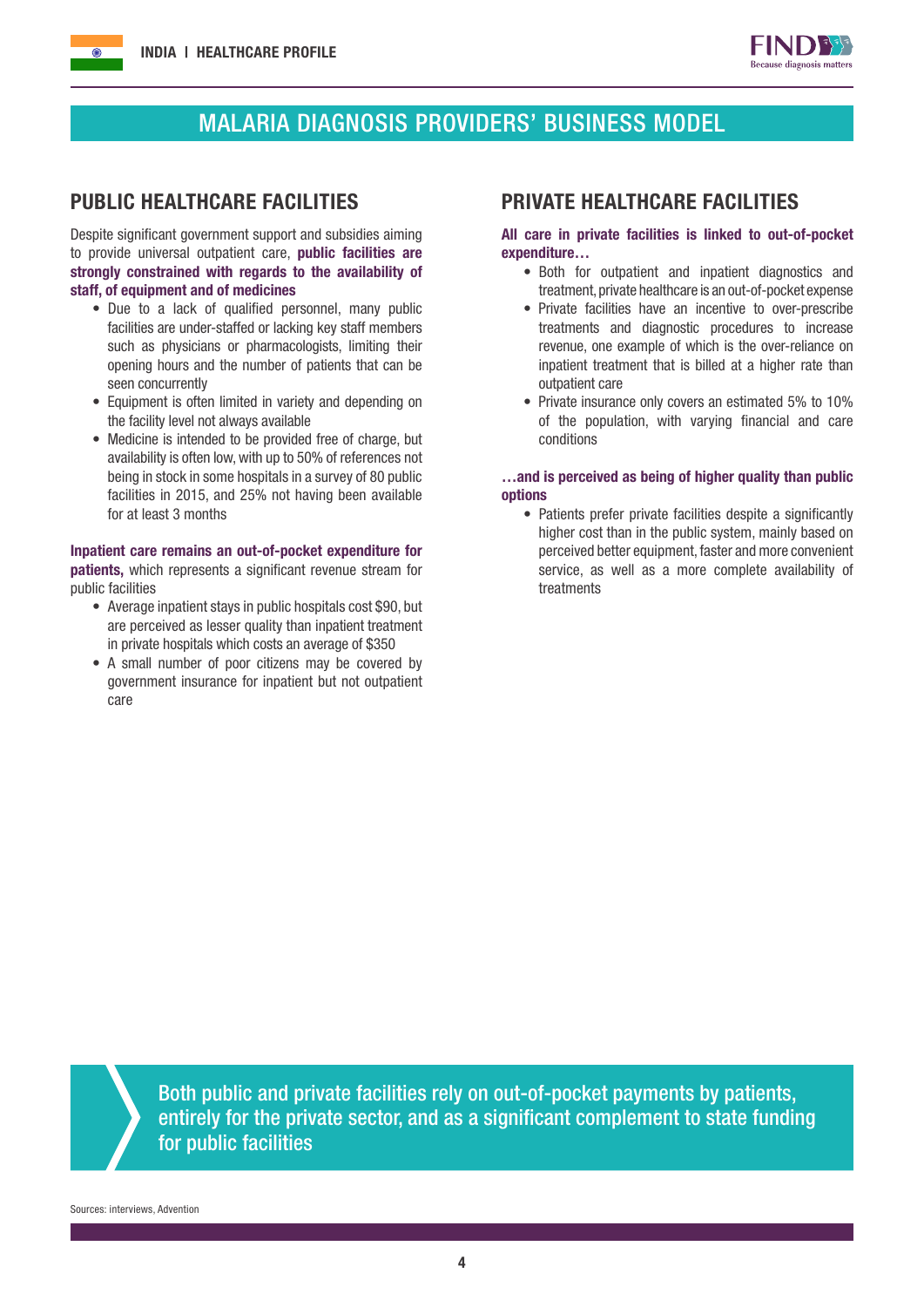



## HEALTHCARE STAFF AND TRAINING

|                                           |                                          | <b>PHYSICIANS</b>                                                                                                                                                                                                           | <b>NURSES</b>                                                                                                                                    | <b>CHWs</b>                                                                                                                                                                                         |
|-------------------------------------------|------------------------------------------|-----------------------------------------------------------------------------------------------------------------------------------------------------------------------------------------------------------------------------|--------------------------------------------------------------------------------------------------------------------------------------------------|-----------------------------------------------------------------------------------------------------------------------------------------------------------------------------------------------------|
|                                           | <b>GENERAL JOB</b><br><b>DESCRIPTION</b> | Examines in and out patients in line<br>with standard medical procedures using<br>various types of diagnostic mechanisms<br>Prescribes drugs based on examination,<br>test reports and findings and<br>counselling services | Provides nursing care, preventive and<br>curative care<br>Triages patients for physician<br>consultation and perform basic patient<br>assessment | Promote knowledge of health facilities<br>and available services<br>Performs basic clinical diagnosis of<br>patients for referral<br>Distributes basic palliative medicine<br>for referred patients |
| <b>MALARIA</b><br><b>SPECIFIC TASKS</b>   |                                          | Use IMCI and IMAI approach to<br>diagnose through clinical diagnostic<br>and microscopy confirmation for severe<br>cases                                                                                                    | Triage patients for suspected malaria<br>Refer potential malaria fevers<br>fevers and take blood sample                                          |                                                                                                                                                                                                     |
| <b>MEDICAL</b><br><b>TRAINING</b>         |                                          | 5.5 years including internship (however,<br>in 2001, only 43% of self-reported<br>physicians had a medical qualification)                                                                                                   | 3 years for general nurses<br>2 years for auxiliary nurses                                                                                       | One week (introductory) with additional<br>training of two days every two months                                                                                                                    |
| <b>RDT USE</b><br><b>KNOWLEDGE</b>        |                                          |                                                                                                                                                                                                                             |                                                                                                                                                  |                                                                                                                                                                                                     |
| <b>BLOOD SAMPLING</b><br><b>KNOWLEDGE</b> |                                          |                                                                                                                                                                                                                             |                                                                                                                                                  |                                                                                                                                                                                                     |
| <b>POP. RATIO (2014)</b>                  | <b>HIGH API</b><br><b>STATES</b>         | 1:2434                                                                                                                                                                                                                      | 1:1587                                                                                                                                           | 1:810                                                                                                                                                                                               |
|                                           | <b>MID API</b><br><b>STATES</b>          | 1:1609                                                                                                                                                                                                                      | 1:1875                                                                                                                                           | 1:1526                                                                                                                                                                                              |
|                                           | <b>LOW API</b><br><b>STATES</b>          | 1:1407                                                                                                                                                                                                                      | 1:1152                                                                                                                                           | 1:1467                                                                                                                                                                                              |
|                                           |                                          | <b>LEGEND</b><br><b>COMPLETE KNOWLEDGE</b>                                                                                                                                                                                  | <b>INCOMPLETE / PARTIAL KNOWLEDGE</b><br>NO / VERY LIMITED KNOWLEDGE                                                                             |                                                                                                                                                                                                     |

States with higher malaria risk have fewer trained medical professionals CHWs are not trained in using RDTs or blood sampling

Note: (\*) Some community health workers (CHWs) in high malaria-transmission areas with low access to health facilities are trained to use malaria RDTs. Sources: WHO, Ministry of Health & Family Welfare, Advention